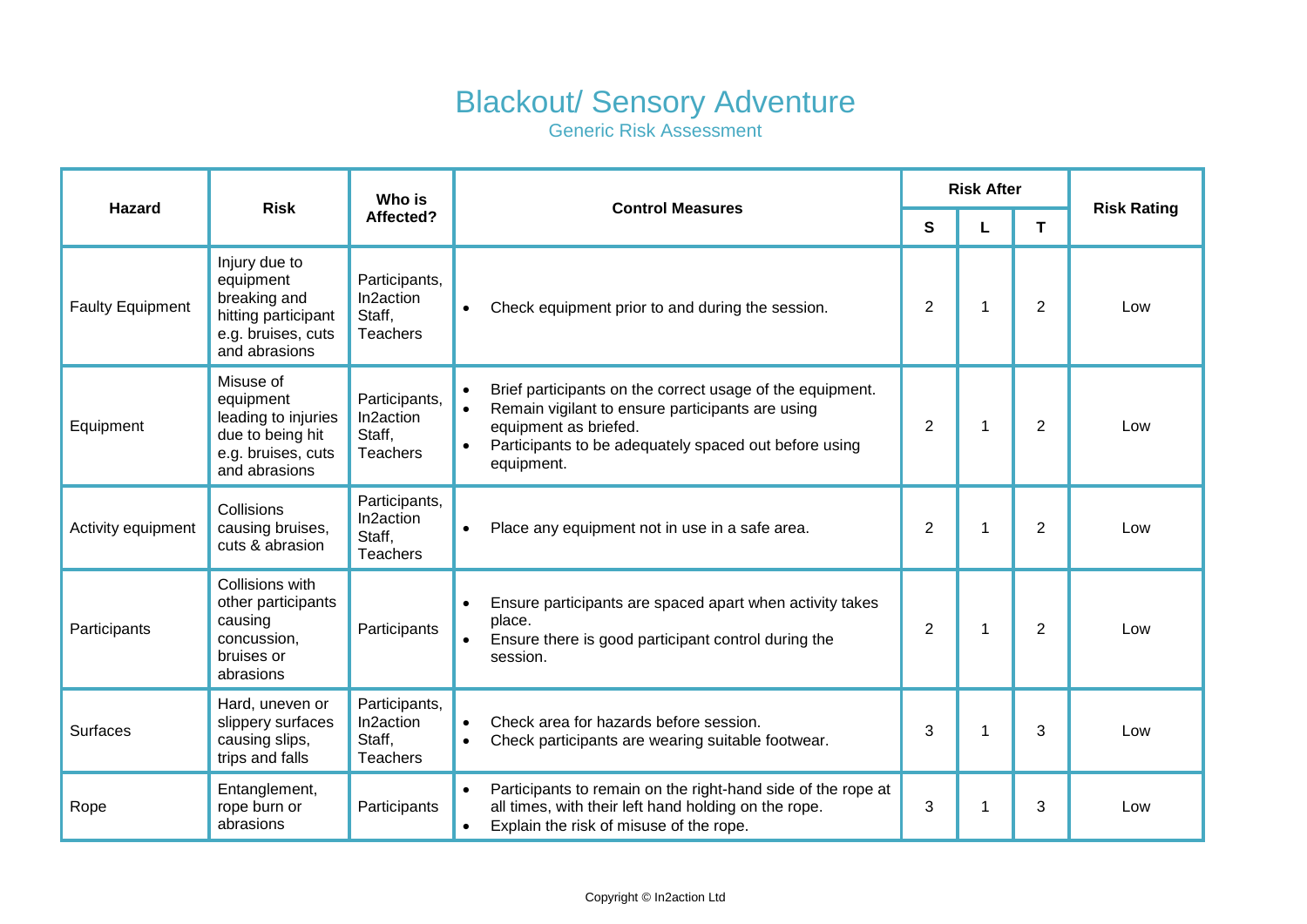|                                 |                                                                                                             |              | Remain vigilant while the participants are using the rope in<br>$\bullet$<br>the 'rope drawing' activity.                                                                   |                |             |   |     |
|---------------------------------|-------------------------------------------------------------------------------------------------------------|--------------|-----------------------------------------------------------------------------------------------------------------------------------------------------------------------------|----------------|-------------|---|-----|
| Vegetation                      | Ingestion/illness<br>caused by<br>touching/<br>ingesting<br>vegetation                                      | Participants | Ensure the participants remain on the main paths.<br>$\bullet$<br>Report any vegetation that may be overhanging the trail,<br>$\bullet$<br>before the start of the session. | 3              | 1           | 3 | Low |
| Small spaces                    | Not crawling low<br>enough to fit<br>through small<br>spaces resulting<br>in bruises, cuts<br>and abrasions | Participants | Participants to be made aware of forthcoming crawl<br>$\bullet$<br>spaces and prepared for how low they are.                                                                | 3              | 1           | 3 | Low |
| <b>Obstacles</b>                | Walking into<br>things when<br>blindfolded<br>resulting in<br>bruises, cuts and<br>abrasions                | Participants | Ensure that the participants are aware of obstacles on the<br>$\bullet$<br>trail.<br>Be vigilant and ensure all participants stay on the<br>$\bullet$<br>designated trail.  | 3              | 1           | 3 | Low |
| <b>Face Paints</b>              | Allergies to face<br>paint causing<br>allergic<br>reactions/illness                                         | Participants | Check the medical information on ID cards/forms.<br>$\bullet$<br>Check with parents/teachers that the participant is allowed<br>$\bullet$<br>face paint.                    | 3              | $\mathbf 1$ | 3 | Low |
| Litter                          | Dirt and sharp<br>edges causing<br>cuts/infection                                                           | Participants | Remain vigilant and brief participants not to touch any<br>litter whilst on a 'walkabout'.                                                                                  | $\overline{2}$ | 1           | 2 | Low |
| Paint/Glue                      | Misuse/ingestion<br>of paint/ glue and<br>other substances<br>causing<br>injuries/sickness.                 | Participants | Remain vigilant and brief participants to wash their hands<br>after the activity.                                                                                           | 3              | $\mathbf 1$ | 3 | Low |
| Jewellery/Objects<br>in pockets | Entrapment/<br>collisions causing<br>cuts, bruises and<br>abrasions                                         | Participants | Check participant have removed jewellery and any objects<br>in pockets.                                                                                                     | $\overline{2}$ | $\mathbf 1$ | 2 | Low |